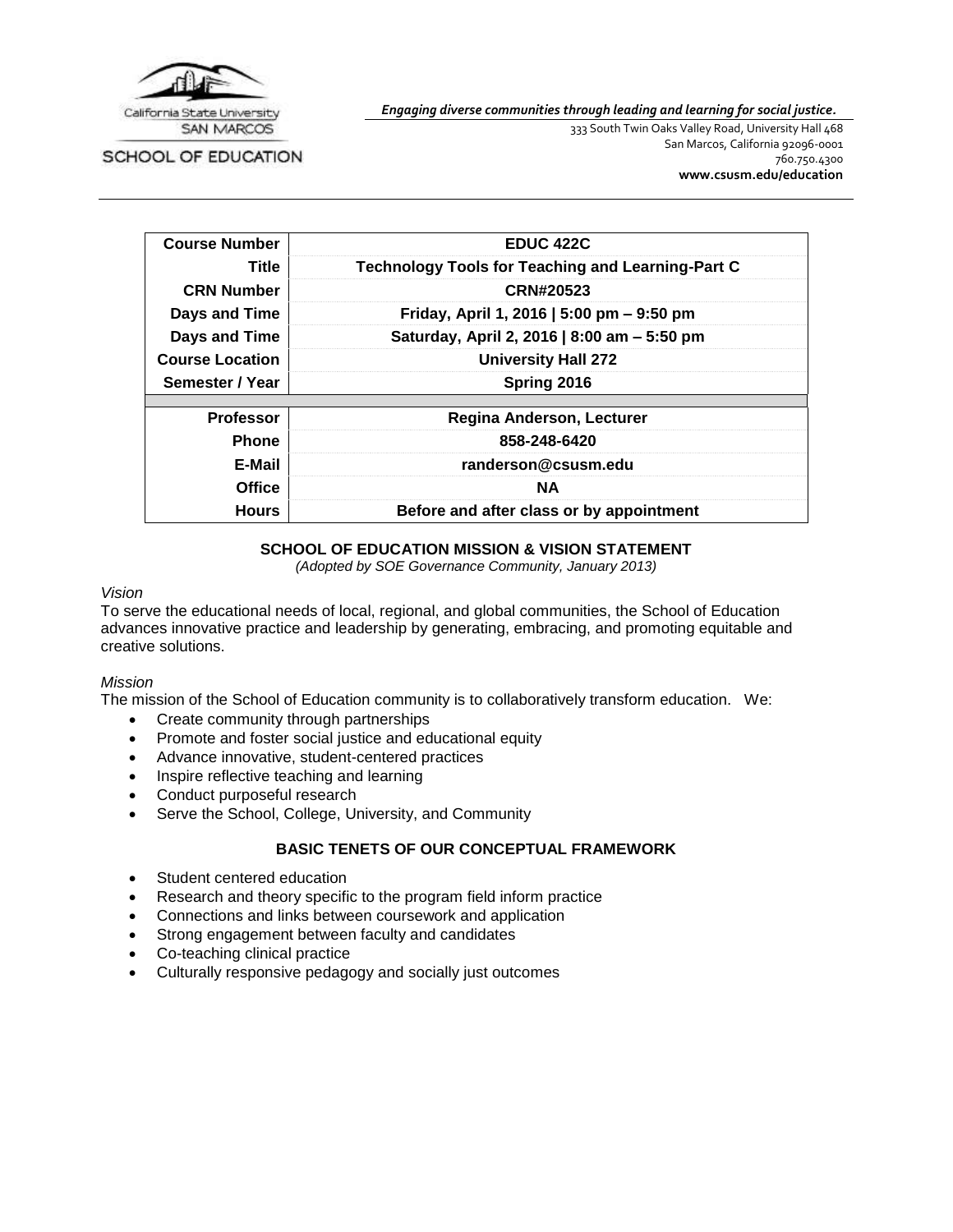# **TABLE OF CONTENTS**

| ISTE National Educational Technology Standards (NETS.T) and Performance Indicators for Teachers4 |  |
|--------------------------------------------------------------------------------------------------|--|
|                                                                                                  |  |
|                                                                                                  |  |
|                                                                                                  |  |
|                                                                                                  |  |
|                                                                                                  |  |
|                                                                                                  |  |
|                                                                                                  |  |
|                                                                                                  |  |
|                                                                                                  |  |
|                                                                                                  |  |
|                                                                                                  |  |
|                                                                                                  |  |
|                                                                                                  |  |
|                                                                                                  |  |
|                                                                                                  |  |
|                                                                                                  |  |
|                                                                                                  |  |
|                                                                                                  |  |
|                                                                                                  |  |
|                                                                                                  |  |
|                                                                                                  |  |
|                                                                                                  |  |
|                                                                                                  |  |
|                                                                                                  |  |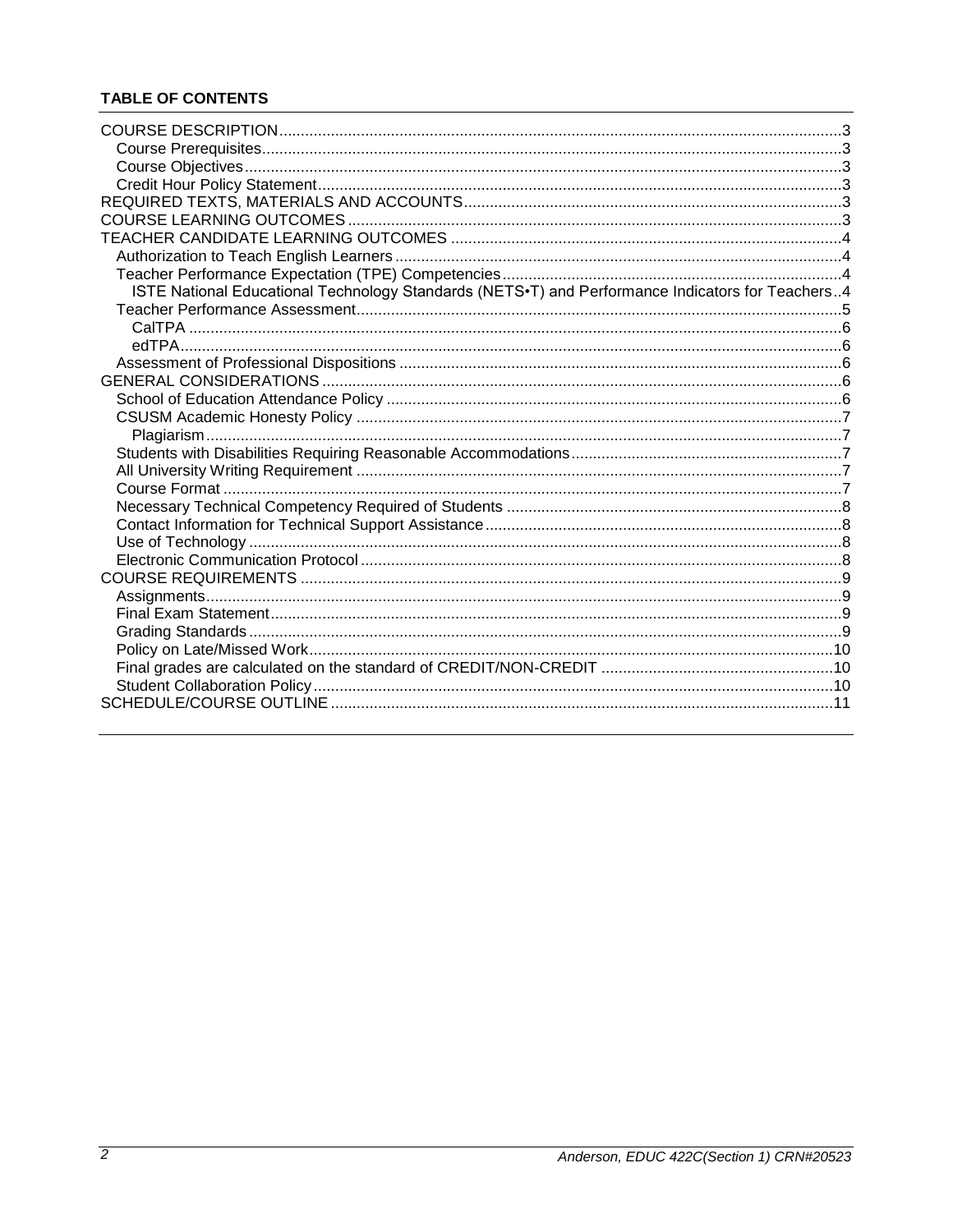### **COURSE DESCRIPTION**

<span id="page-2-0"></span>Equivalent to the third third of EDUC 422. Focuses on development of the electronic portfolio, the culminating requirement for the credential program. Students will begin the process of developing their portfolio, which is continued in the credential program. *Graded credit/no credit. May not be taken for credit by students who have received credit for EDUC E494L. May be repeated for a total of three (3) units. Prerequisites: EDUC 422A and EDUC 422B or EDUC 422.*

NOTE: The EDUC 422 course prepares teacher candidates to apply specific educational technology-based applications in methods courses for implementation in teaching and learning with students as well as to their own professional growth. When entering the teacher education program, School of Education faculty assume teacher candidates have competency in the applications covered in this course, and, therefore, will make assignments requiring teacher candidates to apply these skills.

### <span id="page-2-1"></span>**Course Prerequisites**

The prerequisite for this course is completion of the campus-wide computer competency requirement (CCR) or having successfully completed EDUC 422A and EDUC 422B or EDUC 422 with a grade C+ or above.

### <span id="page-2-2"></span>**Course Objectives**

Teacher candidates will demonstrate competency in:

- Meeting the National Educational Technology Standards for Teachers (NETS•T) outlined below at a basic level of proficiency;
- Using a variety of educational technology tools that are applied in teaching and learning within the credential program and used in public school settings.

### <span id="page-2-3"></span>**Credit Hour Policy Statement**

Per the University Credit Hour Policy:

 EDUC 422AC is a 1-unit hybrid course in which students are expected to spend a total minimum of 45 hours engaged in learning through a combination of face-to-face time, out-of-class time, and online work. Students will attend 15 hours of face-to-face instructional time and dedicate a minimum of 10 hours each week of out-of-class and online work time associated with the face-to-face sessions.

# **REQUIRED TEXTS, MATERIALS AND ACCOUNTS**

<span id="page-2-4"></span>There is no required text for this course. Instead, you will need the following:

- File storage: Cloud storage or a mass storage device, e.g., USB flash drive (8 GB or larger)
- Use of campus email account or personal GMAIL account and Cougar Courses for course communication (provided free)

NOTE: It is not necessary to purchase the educational software, as many of the specific software titles are available on the Web in demo-version and/or available on campus.

### **COURSE LEARNING OUTCOMES**

<span id="page-2-5"></span>Upon successful completion of this course, students will (be able to):

- effectively use technology-based applications and digital tools to provide learning opportunities for K-12 students.
- communicate with peers using online forums and blog posts to reflect and respond to articles based on topics regarding technology in education such as Assistive Devices and Digital Storytelling.
- work in collaborative groups of students to produce a video for classroom use. Students will learn how to create storyboards, use digital video cameras, edit video clips, and prepare a project for sharing electronically.
- organize course activities and assignments on a spreadsheet and in a digital portfolio. Students reflect on ISTE NETS 1-5 and select course artifacts to show evidence for meeting TPE 14,which is based on NETS•T.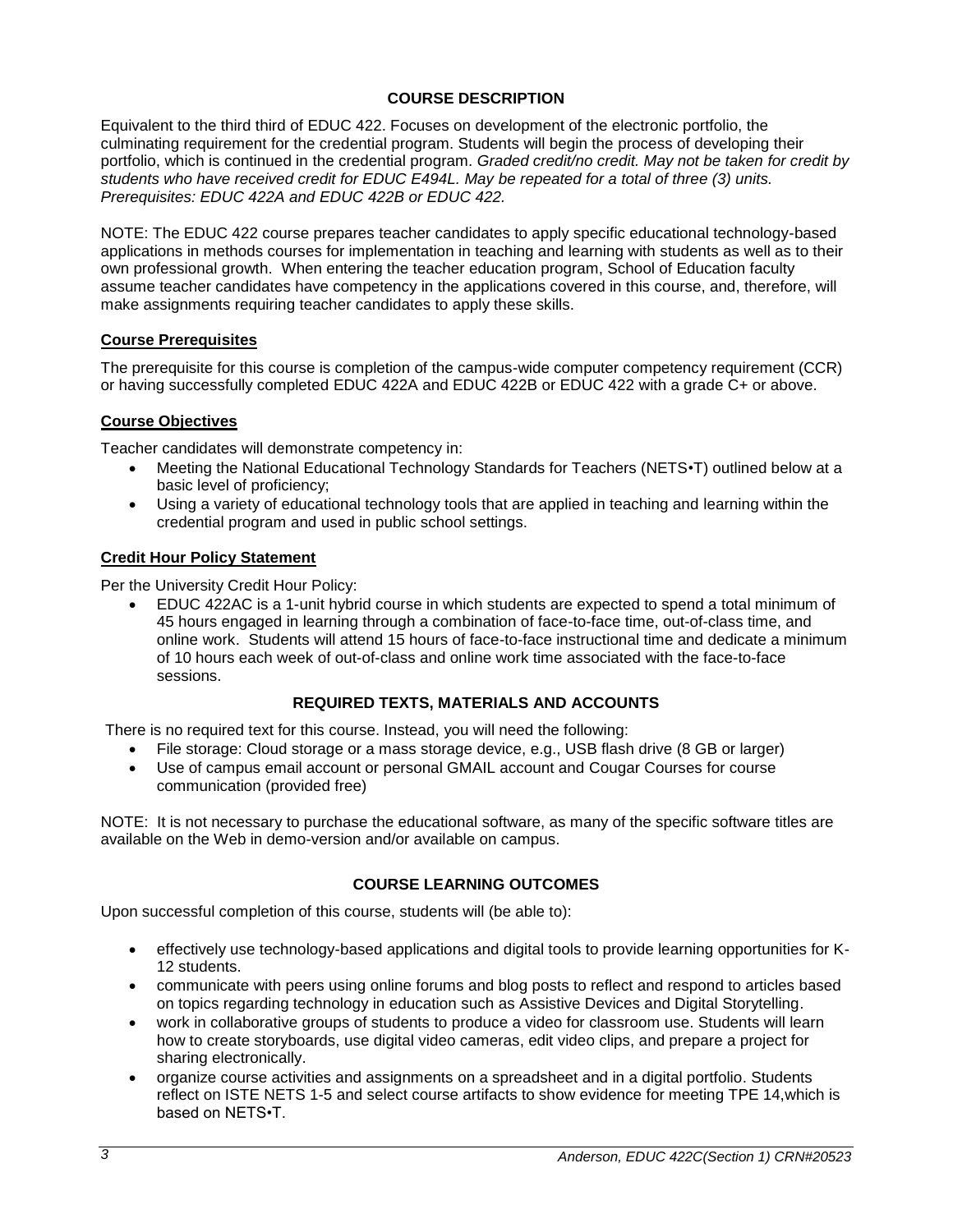# **TEACHER CANDIDATE LEARNING OUTCOMES**

## <span id="page-3-1"></span><span id="page-3-0"></span>**Authorization to Teach English Learners**

This credential program has been specifically designed to prepare teachers for the diversity of languages often encountered in California public school classrooms. The authorization to teach English learners is met through the infusion of content and experiences within the credential program, as well as additional coursework. Candidates successfully completing this program receive a credential with authorization to teach English learners. *(Approved by CCTC in SB 2042 Program Standards, August 02)*

# <span id="page-3-2"></span>**Teacher Performance Expectation (TPE) Competencies**

The course objectives, assignments, and assessments have been aligned with the CTC standards for Single Subject, Multiple Subject, and Special Education Credential. This course is designed to help teachers seeking a California teaching credential to develop the skills, knowledge, and attitudes necessary to assist schools and district in implementing effective programs for all students. The successful candidate will be able to merge theory and practice in order to realize a comprehensive and extensive educational program for all students. You will be required to formally address the following TPEs in this course:

The following TPEs are also addressed in this course:

- TPE 4 Making Content Accessible (NETS•T I and II)
- TPE 5 Student Engagement (NETS•T I and II)
- TPE 6 Developmentally Appropriate Teaching Practices (NETS•T I and II)
- TPE 7 Teaching English Language Learners (NETS•T II and IV)
- TPE 12 Professional, Legal, and Ethical Obligations (NETS•T IV)
- TPE 13 Professional Growth (NETS•T V)

The course also addresses Special Education Standards by California Commission on Teacher Credentialing:

- Multiple and Single Subject Program Standard 13: Preparation to Teach Special Populations (Students with Special Needs) in the General Education Classroom
- Preliminary Education Specialist Program Design Standard 6: Using Educational and Assistive **Technology**

### **ISTE National Educational Technology Standards (NETS•T) and Performance Indicators for Teachers**

<span id="page-3-3"></span>Effective teachers model and apply the National Educational Technology Standards for Students (NETS•S) as they design, implement, and assess learning experiences to engage students and improve learning; enrich professional practice; and provide positive models for students, colleagues, and the community. All teachers should meet the following standards and performance indicators. Teachers:

### **I. Facilitate and Inspire Student Learning and Creativity**

Teachers use their knowledge of subject matter, teaching and learning, and technology to facilitate experiences that advance student learning, creativity, and innovation in both face-to-face and virtual environments. Teachers:

- **a.** promote, support, and model creative and innovative thinking and inventiveness
- **b.** engage students in exploring real-world issues and solving authentic problems using digital tools and resources
- **c.** promote student reflection using collaborative tools to reveal and clarify students' conceptual understanding and thinking, planning, and creative processes
- **d.** model collaborative knowledge construction by engaging in learning with students, colleagues, and others in face-to-face and virtual environments

### **II. Design and Develop Digital-Age Learning Experiences and Assessments**

Teachers design, develop, and evaluate authentic learning experiences and assessments incorporating contemporary tools and resources to maximize content learning in context and to develop the knowledge, skills, and attitudes identified in the NETS•S. Teachers:

**a.** design or adapt relevant learning experiences that incorporate digital tools and resources to promote student learning and creativity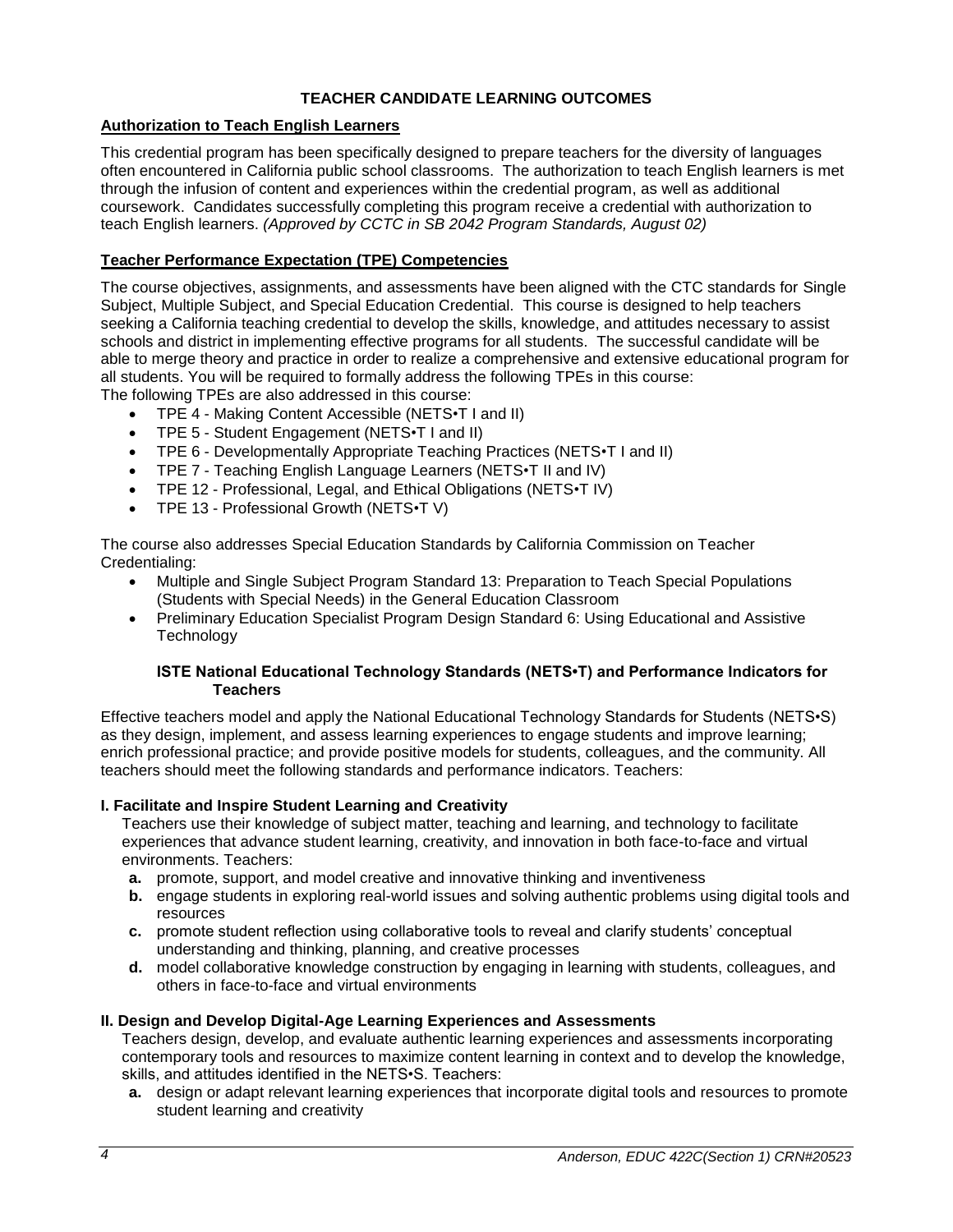- **b.** develop technology-enriched learning environments that enable all students to pursue their individual curiosities and become active participants in setting their own educational goals, managing their own learning, and assessing their own progress
- **c.** customize and personalize learning activities to address students' diverse learning styles, working strategies, and abilities using digital tools and resources
- **d.** provide students with multiple and varied formative and summative assessments aligned with content and technology standards and use resulting data to inform learning and teaching

### **III. Model Digital-Age Work and Learning**

Teachers exhibit knowledge, skills, and work processes representative of an innovative professional in a global and digital society. Teachers:

- **a.** demonstrate fluency in technology systems and the transfer of current knowledge to new technologies and situations
- **b.** collaborate with students, peers, parents, and community members using digital tools and resources to support student success and innovation
- **c.** communicate relevant information and ideas effectively to students, parents, and peers using a variety of digital-age media and formats
- **d.** model and facilitate effective use of current and emerging digital tools to locate, analyze, evaluate, and use information resources to support research and learning

### **IV. Promote and Model Digital Citizenship and Responsibility**

Teachers understand local and global societal issues and responsibilities in an evolving digital culture and exhibit legal and ethical behavior in their professional practices. Teachers:

- **a.** advocate, model, and teach safe, legal, and ethical use of digital information and technology, including respect for copyright, intellectual property, and the appropriate documentation of sources
- **b.** address the diverse needs of all learners by using learner-centered strategies and providing equitable access to appropriate digital tools and resources
- **c.** promote and model digital etiquette and responsible social interactions related to the use of technology and information
- **d.** develop and model cultural understanding and global awareness by engaging with colleagues and students of other cultures using digital-age communication and collaboration tools

### **V. Engage in Professional Growth and Leadership**

Teachers continuously improve their professional practice, model lifelong learning, and exhibit leadership in their school and professional community by promoting and demonstrating the effective use of digital tools and resources. Teachers:

- **a.** participate in local and global learning communities to explore creative applications of technology to improve student learning
- **b.** exhibit leadership by demonstrating a vision of technology infusion, participating in shared decision making and community building, and developing the leadership and technology skills of others
- **c.** evaluate and reflect on current research and professional practice on a regular basis to make effective use of existing and emerging digital tools and resources in support of student learning
- **d.** contribute to the effectiveness, vitality, and self-renewal of the teaching profession and of their school and community

*ISTE (International Society for Technology in Education), 2008* [\(http://www.iste.org/docs/pdfs/nets-t](http://www.iste.org/docs/pdfs/nets-t-standards.pdf)[standards.pdf\)](http://www.iste.org/docs/pdfs/nets-t-standards.pdf)

### <span id="page-4-0"></span>**Teacher Performance Assessment**

Beginning July 1, 2008 all California credential candidates must successfully complete a state-approved Teacher Performance Assessment (TPA), as part of the credential program of preparation. During the 2015- 16 academic year the CSUSM credential programs will use either the CalTPA (California Teacher Performance Assessment) or the edTPA (Educative Teacher Performance Assessment).

<span id="page-4-1"></span>Check with your program coordinator to determine which assessment is used for your credential program.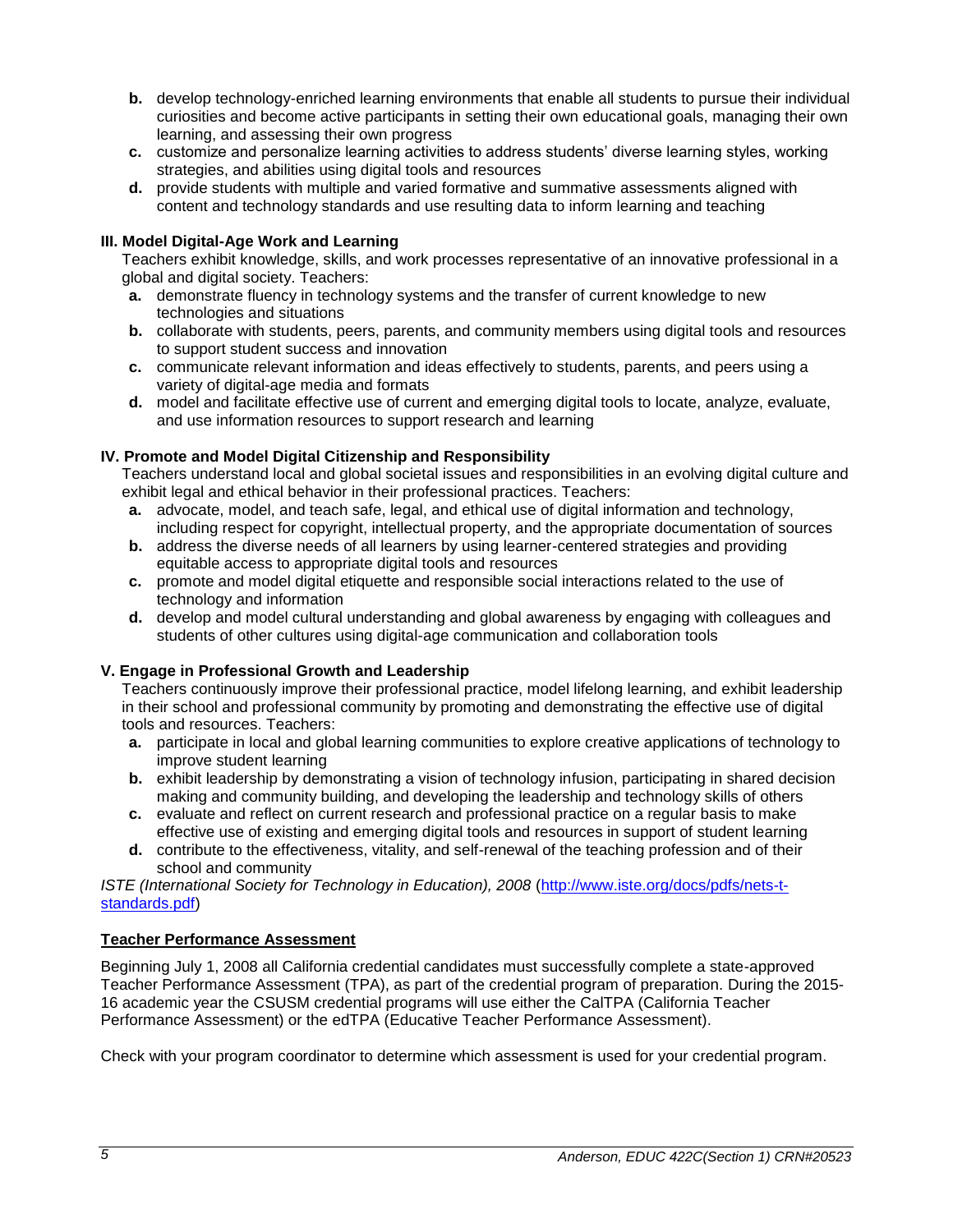# **CalTPA**

To assist with your successful completion of the CalTPA, a series of informational seminars are offered over the course of the program. TPA related questions and logistical concerns are to be addressed during the seminars. Your attendance to TPA seminars will greatly contribute to your success on the assessment. The CalTPA Candidate Handbook, TPA seminar schedule, and other TPA support materials may be found on the SOE website:

<http://www.csusm.edu/education/CalTPA/ProgramMaterialsTPA.html>

### <span id="page-5-0"></span>**edTPA**

Beginning in fall 2015, for newly entering initial candidates, the CSUSM assessment system is the edTPA. To assist with your successful completion of the edTPA, a capstone class is part of your curriculum. In this class edTPA related questions and logistical concerns are addressed. Additional support materials are available on the edTPA website: [http://www.edtpa.com/PageView.aspx?f=GEN\\_Candidates.html](http://www.edtpa.com/PageView.aspx?f=GEN_Candidates.html)

Additionally, to support your success in your credential program and with TPA, SOE classes use common pedagogical language, lesson plans (lesson designs), and unit plans (unit designs).

### <span id="page-5-1"></span>**Assessment of Professional Dispositions**

Assessing a candidate's dispositions within a professional preparation program is recognition that teaching and working with learners of all ages requires not only specific content knowledge and pedagogical skills, but positive attitudes about multiple dimensions of the profession. The School of Education has identified six dispositions – social justice and equity, collaboration, critical thinking, professional ethics, reflective teaching and learning, and life-long learning—and developed an assessment rubric. For each dispositional element, there are three levels of performance - *unacceptable*, *initial target*, and *advanced target*. The description and rubric for the three levels of performance offer measurable behaviors and examples.

The assessment is designed to provide candidates with ongoing feedback for their growth in professional dispositions and includes a self-assessment by the candidate. The dispositions and rubric are presented, explained and assessed in one or more designated courses in each program as well as in clinical practice. Based upon assessment feedback candidates will compose a reflection that becomes part of the candidate's Teaching Performance Expectation portfolio. Candidates are expected to meet the level of *initial target* during the program.

### **GENERAL CONSIDERATIONS**

### <span id="page-5-3"></span>**School of Education Attendance Policy**

Due to the dynamic and interactive nature of courses in the School of Education, all candidates are expected to attend all classes and participate actively. At a minimum, candidates must attend more than 80% of class time, or s/he may not receive a passing grade for the course at the discretion of the instructor. Individual instructors may adopt more stringent attendance requirements. Should the candidate have extenuating circumstances, s/he should contact the instructor as soon as possible. *(Adopted by the COE Governance Community, December 1997).*

Teacher education is a professional preparation program. We practice positive professional dispositions. In addition, there will be discussion in each session. Active participation is important for the collective learning of the class members.

Accordingly, if more than 3 hours of class time (including online modules) are missed, a student cannot receive higher than a C+. Excessive tardiness will also result in loss of attendance/participation points. Notifying the instructor does not constitute an excuse. If extraordinary circumstances occur, please make an appointment with the instructor. Remember that communication is the key to success.

<span id="page-5-2"></span>.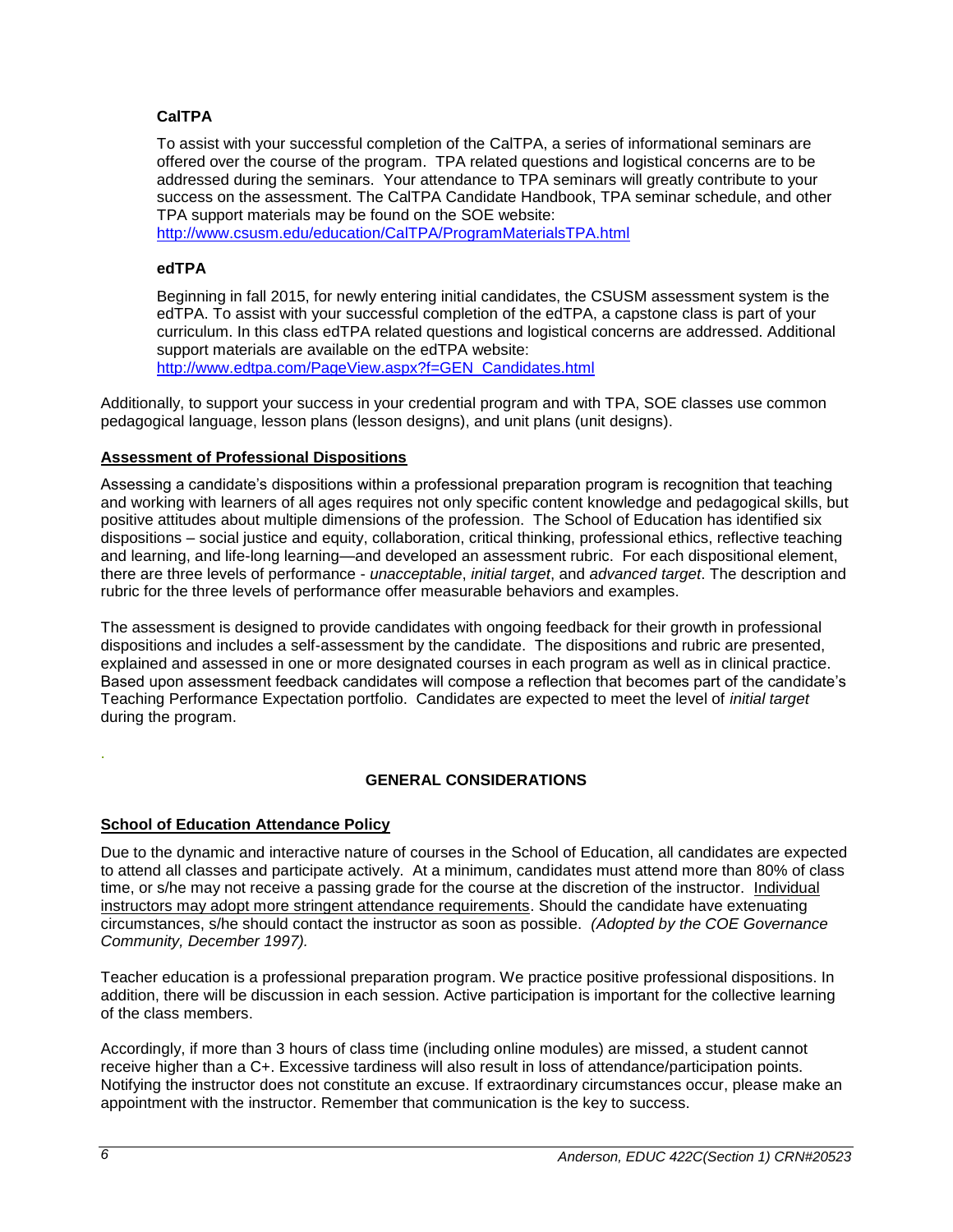In addition to attending course sessions, students may need to use campus resources for some assignments. All students must plan times they can work in labs on campus. Students are required to check campus resources and availability of labs. Mac computers are available in ACD 202, ACD 211, UH 271, UH 273, and SCI2 306 in addition to other locations such as the library  $2<sup>nd</sup>$  floor. Students are required to use campus issued-email accounts and check email and the class Cougar Course (Moodle) site at least two times per week to communicate with instructor and peers.

## <span id="page-6-0"></span>**CSUSM Academic Honesty Policy**

Students will be expected to adhere to standards of academic honesty and integrity, as outlined in the Student Academic Honesty Policy. All assignments must be original work, clear and error-free. All ideas/material that are borrowed from other sources must have appropriate references to the original sources. Any quoted material should give credit to the source and be punctuated accordingly.

Academic Honesty and Integrity: Students are responsible for honest completion and representation of their work. Your course catalog details the ethical standards and penalties for infractions. There will be zero tolerance for infractions. If you believe there has been an infraction by someone in the class, please bring it to the instructor's attention. The instructor reserves the right to discipline any student for academic dishonesty, in accordance with the general rules and regulations of the university. Disciplinary action may include the lowering of grades and/or the assignment of a failing grade for an exam, assignment, or the class as a whole.

Incidents of Academic Dishonesty will be reported to the Dean of Students. Sanctions at the University level may include suspension or expulsion from the University. Refer to the full Academic Honesty Policy at:

<span id="page-6-1"></span>[http://www.csusm.edu/policies/active/documents/Academic\\_Honesty\\_Policy.html](http://www.csusm.edu/policies/active/documents/Academic_Honesty_Policy.html)

### **Plagiarism**

As an educator, it is expected that each candidate will do his/her own work, and contribute equally to group projects and processes. Plagiarism or cheating is unacceptable under any circumstances. If you are in doubt about whether your work is paraphrased or plagiarized see the Plagiarism Prevention for Students website [http://library.csusm.edu/plagiarism/index.html.](http://library.csusm.edu/plagiarism/index.html) If there are questions about academic honesty, please consult the University catalog.

### <span id="page-6-2"></span>**Students with Disabilities Requiring Reasonable Accommodations**

Students with disabilities who require reasonable accommodations must be approved for services by providing appropriate and recent documentation to the Office of Disabled Student Services (DSS). This office is located in Craven Hall 4300, and can be contacted by phone at (760) 750-4905, or TTY (760) 750- 4909. Candidates authorized by DSS to receive reasonable accommodations should meet with their instructor during office hours or, in order to ensure confidentiality, in a more private setting.

### <span id="page-6-3"></span>**All University Writing Requirement**

The CSUSM writing requirement of 850 words for a 1-unit course is met through the completion of course assignments. Therefore, all writing will be looked at for content, organization, grammar, spelling, and format.

If needed, it is suggested that you make an appointment with the Writing Center [\(http://www.csusm.edu/writing\\_center/\)](http://www.csusm.edu/writing_center/) to seek help with writing skills before submitting your written assignments.

### <span id="page-6-4"></span>**Course Format**

This course is offered in a hybrid (HY) format in which students are expected to spend a total minimum of 45 hours engaged in learning through a combination of face-to-face time, out-of-class time, and online work..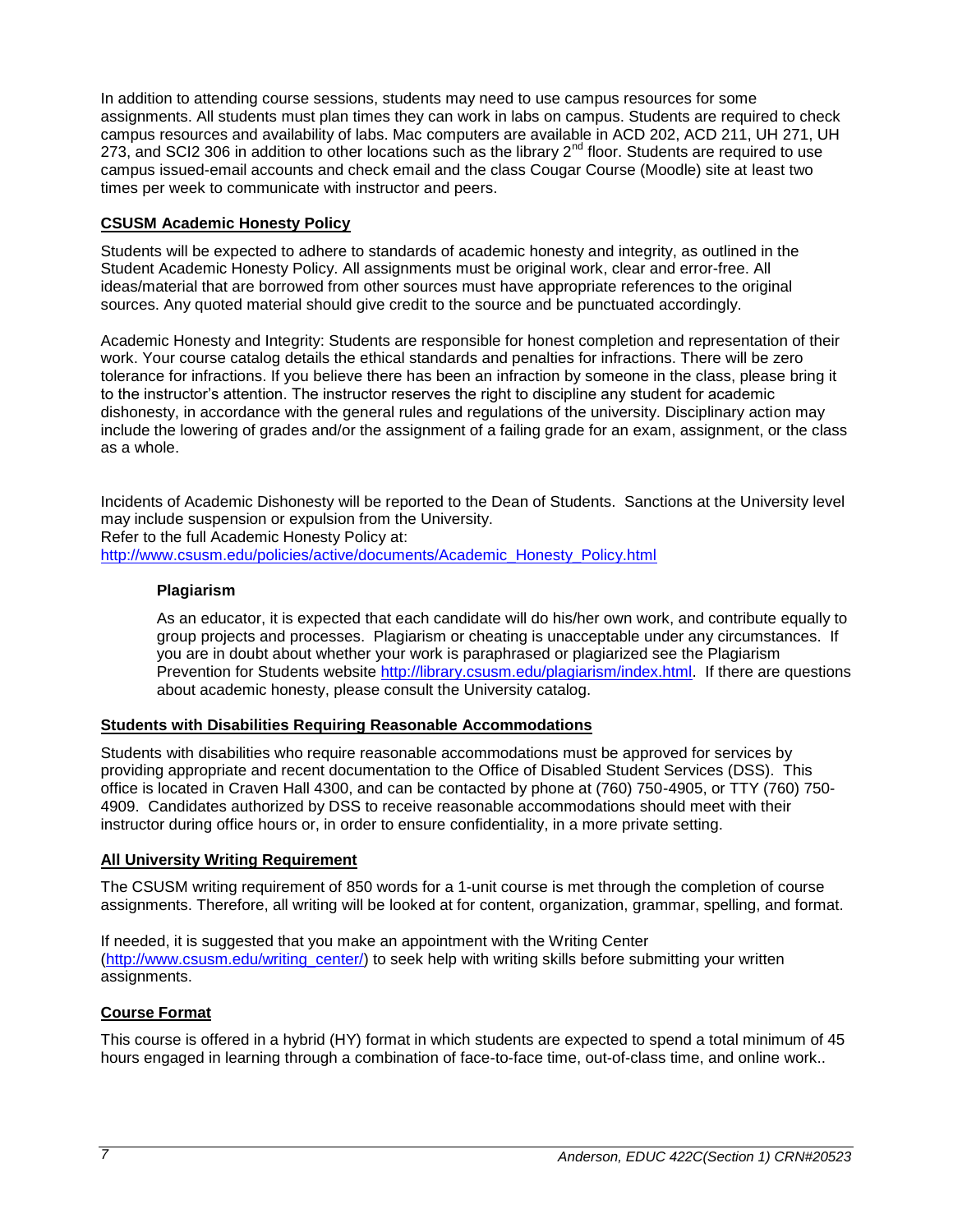# <span id="page-7-0"></span>**Necessary Technical Competency Required of Students**

Students need to have basic computing knowledge and skills such as word processing, file and folder organization and storage, e-mail and the Internet.

#### <span id="page-7-1"></span>**Contact Information for Technical Support Assistance**

Customer support for Google Drive software can be located at

[https://support.google.com/drive/?hl=en#topic=14940.](https://support.google.com/drive/?hl=en#topic=14940) Additionally, the CSUSM Technology Student Help Desk is located in Kellogg 2013 and can be reached at 760-750-6505 (Mon.-Thur. 8am-9pm; Fri. 8am-5pm).

#### <span id="page-7-2"></span>**Use of Technology**

Course participants are expected to demonstrate competency in the use of various forms of technology (i.e. word processing, electronic mail, Moodle, use of the Internet, and/or multimedia presentations). Specific requirements for course assignments with regard to technology are at the discretion of the instructor. Keep a digital copy of all assignments for use in your teaching portfolio. All assignments will be submitted online. Details will be given in class.

#### <span id="page-7-3"></span>**Electronic Communication Protocol**

Electronic correspondence is a part of your professional interactions. If you need to contact the instructor, email is often the easiest way to do so. It is my intention to respond to all received e-mails in a timely manner. Please be reminded that e-mail and on-line discussions are a very specific form of communication, with their own nuances and etiquette. For instance, electronic messages sent in all upper case (or lower case) letters, major typos, or slang, often communicate more than the sender originally intended. With that said, please be mindful of all e-mail and on-line discussion messages you send to your colleagues, to faculty members in the School of Education, or to persons within the greater educational community. All electronic messages should be crafted with professionalism and care.

Things to consider:

- Would I say in person what this electronic message specifically says?
- How could this message be misconstrued?
- Does this message represent my highest self?
- Am I sending this electronic message to avoid a face-to-face conversation?

In addition, if there is ever a concern with an electronic message sent to you, please talk with the author in person in order to correct any confusion.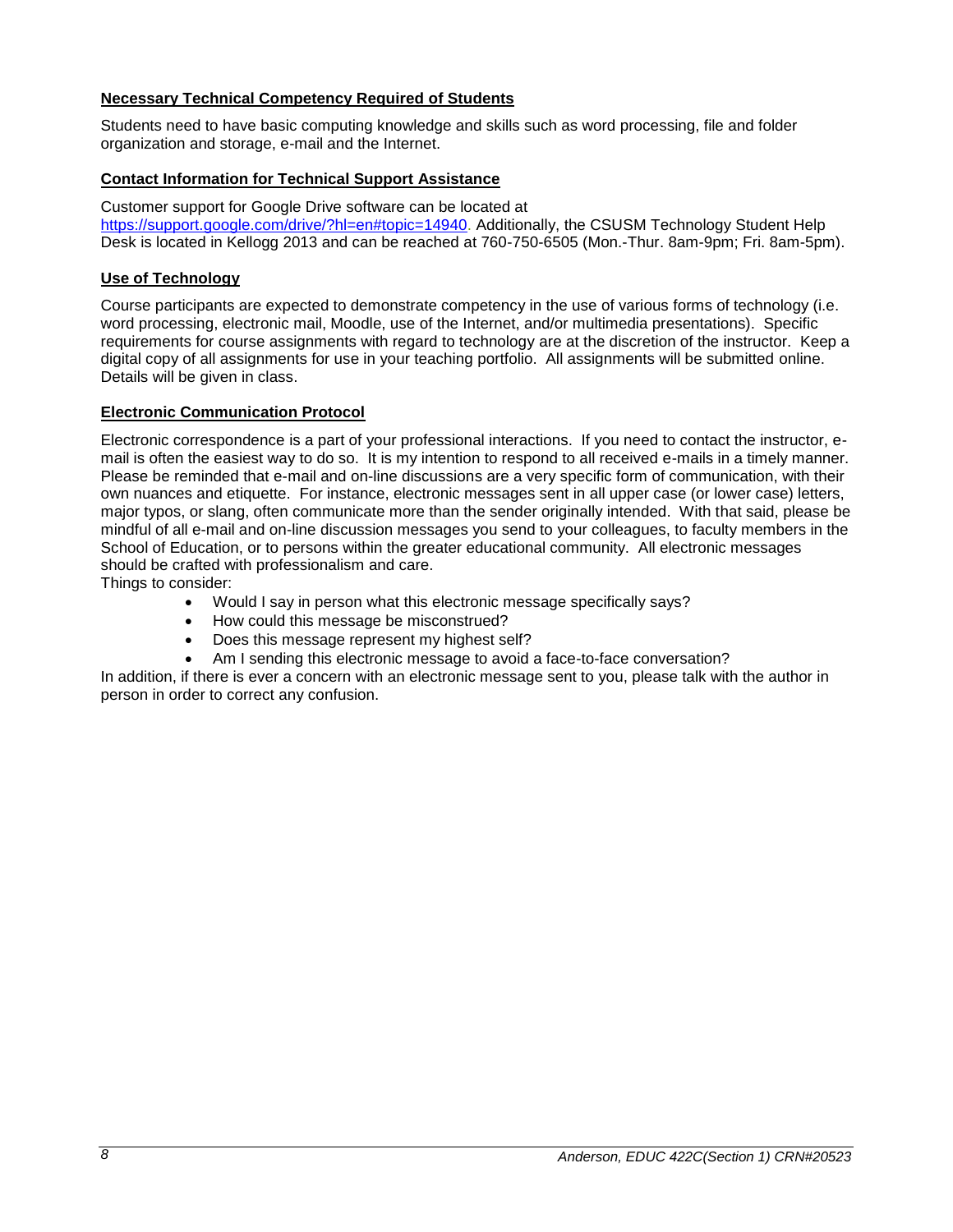### **COURSE REQUIREMENTS**

### <span id="page-8-1"></span><span id="page-8-0"></span>**Assignments**

| <b>Assignment</b>                                                              | <b>Description</b>                                                                                                                                                                                                                                                                                                                                                                                                                                              | Pts | <b>Due</b>                                                                                                                                                                                             |
|--------------------------------------------------------------------------------|-----------------------------------------------------------------------------------------------------------------------------------------------------------------------------------------------------------------------------------------------------------------------------------------------------------------------------------------------------------------------------------------------------------------------------------------------------------------|-----|--------------------------------------------------------------------------------------------------------------------------------------------------------------------------------------------------------|
| Reading<br>Reflections &<br>Comments                                           | Reflect on course readings related to NETS and current issues<br>in educational technology; maintain professional blogs,<br>contribute to online discussions, and apply Netiquette in the<br>process.                                                                                                                                                                                                                                                           | 20  | Entries: 4/6<br>Comments: 4/10                                                                                                                                                                         |
| Video Project<br>Pitch,<br>Storyboard,<br>& Movie URL                          | Working in collaborative groups of 3 or 4, students produce a<br>video for classroom use. Students will learn how to create<br>storyboards, use digital video cameras, edit video clips, and<br>prepare a project for sharing electronically. Final editing will be<br>completed individually in order to ensure each student has<br>learned the process.<br>Pitch (4 points)<br>A)<br>B) Storyboard (4 points)<br>Final Movie and Reflection (22 points)<br>C) | 30  | Pitch: 4/1<br>Storyboard: 4/1<br>Final Movie &<br>Reflection: 4/24                                                                                                                                     |
| NETS & TPE 14<br>Spreadsheet<br>and Narrative<br>submission on<br>Google Sites | Students organize course activities and assignments. Students<br>reflect on ISTE NETS 1-5 and select course artifacts to show<br>evidence for meeting TPE 14, which is based on NETS.T.<br>A) Tracking sheet (10 points)<br>B) Completed Narrative with Artifacts & detailed descriptions<br>(30 points)<br>*Each NETS needs to be approved by me before considered<br>"done"!                                                                                  | 40  | Spreadsheet: 4/2<br><b>NETS 1: 4/2</b><br>NETS 2-3: 4/10<br>NETS 4-5: 4/17<br>*FINAL EDITED<br>& REVISED<br><b>NETS on</b><br><b>Google Sites</b><br>need to be<br>completed &<br>approved by<br>5/15! |
| Attendance &<br>Professional<br>Dispositions                                   | Teacher candidates are expected to have a positive disposition<br>toward teaching and learning. They should help each other and<br>create a positive classroom environment for everyone. This<br>means having a positive attitude in class, being on time and<br>actively engaged in discussions and activities both in class and<br>online.                                                                                                                    | 10  | <b>NA</b>                                                                                                                                                                                              |

TOTAL POINTS POSSIBLE = 100

Detailed information is provided on Cougar Courses. Please note that modifications may occur at the discretion of the instructor. In addition to the assignments described above, performance assessment will be on student's cooperation and flexibility in response to unforeseen challenges and student's ability to perform tasks using a variety of technology tools.

### <span id="page-8-2"></span>**Final Exam Statement**

There will be no final exam for this course.

### <span id="page-8-3"></span>**Grading Standards**

Final grades are calculated on the standard of the percentages listed below based on a total of 100 possible points:

| A: 93% - 100%    | A-: 90% - 92% | B+: 87% - 89%    | B: 83% - 86%  |
|------------------|---------------|------------------|---------------|
| B-: 80% - 82%    | C+: 77% - 79% | $C: 73\% - 76\%$ | C-: 70% - 72% |
| $D: 60\% - 69\%$ | F: below 60   |                  |               |

All assignments, requirements, due dates and scoring rubrics will be available through Cougar Courses. You are responsible to track your grades and progress in the course. In order to successfully complete this course, all assignments must be completed at an acceptable level noted on assignment directions and rubrics.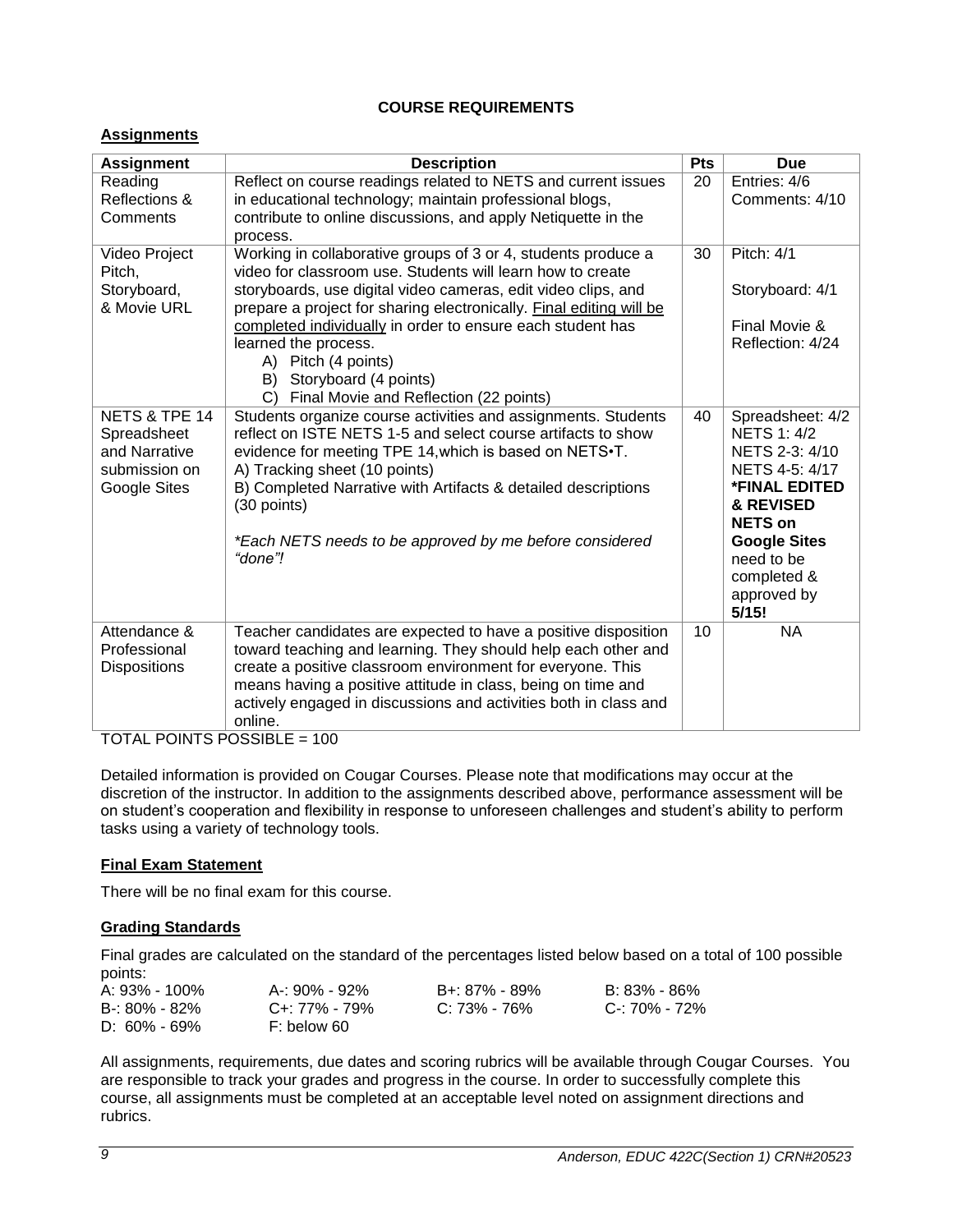# <span id="page-9-0"></span>**Policy on Late/Missed Work**

All assignments are due by 11:55 p.m. on the due date, unless specified otherwise. Points will be deducted from late work as follows: -1 point one day late, -2 two days late, -3 three days late, and so on. After a week, no assignments will be accepted. If extraordinary circumstances occur, please contact the instructor immediately.

#### <span id="page-9-1"></span>**Final grades are calculated on the standard of CREDIT/NON-CREDIT**

Students receive the grade of "CREDIT" if they complete **ALL** assignments and requirements and earn a minimum of 80% of the total possible points. Otherwise, students receive the grade of "NONCREDIT." For example, a student will receive NONCREDIT even if he or she earns 85 points but does not complete the "reading reflections" assignment.

#### <span id="page-9-2"></span>**Student Collaboration Policy**

Students will be required to work together on assignments such as reading and responding to each other's blog posts, as well as a collaborative video presentation. Each course participant should complete all work in an equitable manner.